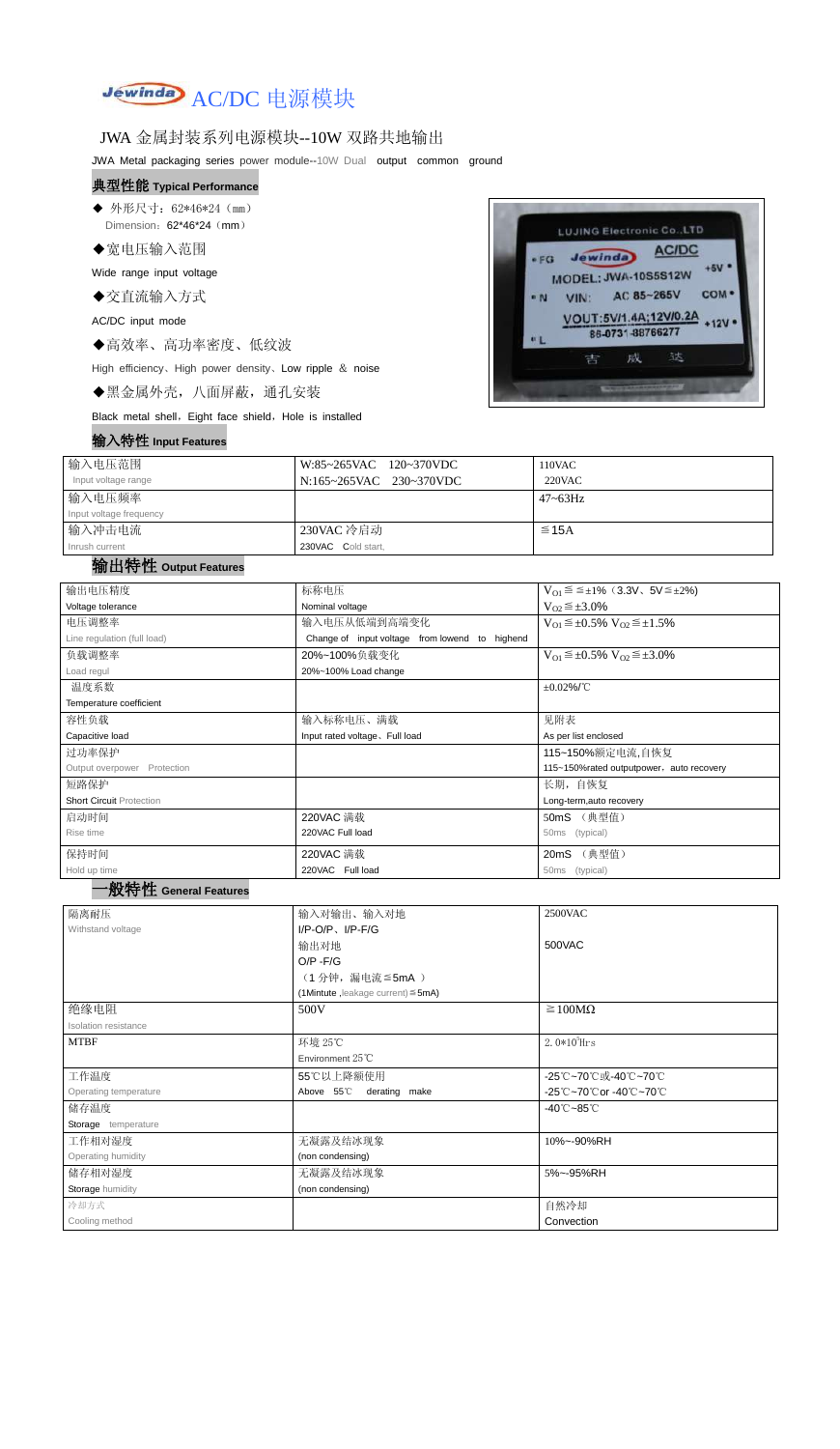## 容性负载 **Capacitive Load**

## 命名方式 **Naming Rules**

#### $JWA - 10 D 5 W(N)$



#### 输入电压范围 (W:85~265V, N:165~265V)

Input voltage range (W:85~265V, N:165~265V) 输出电压 Output voltage 双路共地输出 Dual output common ground 输出功率 Output power AC/DC 金属封装电源模块 AC/DC Metal packaging power module



AC/DC Metal packaging power module

## 产品选型 **Product selection**

注:因篇幅有限,以上只是部分产品列表,若需列表以外产品,请与本公司销售部联系。

Note:Due to space limitations ,the above list is only for some products, If other than a list of products, please contact the Company's sales department. 输出纹波噪声(峰-峰值)的测量,请参照模块测试说明中介绍的方法进行。

Output ripple noise measurement (peak - peak), please refer to the module test notes method is introduced.

| Vout:5V         |                | Vout: $12V$ , $15V$ |             | Vout:24V        |            |
|-----------------|----------------|---------------------|-------------|-----------------|------------|
| 推荐值             | 最大值            | 推荐值                 | 最大值         | 推荐值             | 最大值        |
| Recommendations | <b>Maximum</b> | Recommendations     | Maximum     | Recommendations | Maximum    |
| $470 \mu F$     | $1200 \mu F$   | $220 \mu F$         | $630 \mu F$ | $100 \mu F$     | $330\mu F$ |

| 品型号<br>产         | 输出电压<br>Output voltage | 输出电流<br>Output current | 输出电压精度<br>Output voltage | 纹波噪声<br>R&N       | 效率         |  |
|------------------|------------------------|------------------------|--------------------------|-------------------|------------|--|
| Model No.        | V <sub>O</sub>         | $I_{\rm O}$            | tolerance<br>$V$ (p-p)mV |                   | Efficiency |  |
|                  | $+5V$                  | $0.10 - 1.00A$         | $\pm 2\%$                | 80mV              | 72%        |  |
| $JWA-10D5W(N)$   | $-5V$                  | $0.10 - 1.00A$         | $\pm 3\%$                | 80mV              |            |  |
|                  | $+12V$                 | $0.04 - 0.42A$         | $\pm 1\%$                | 120mV             | 77%        |  |
| $JWA-10D12W(N)$  | $-12V$                 | $0.04 - 0.42A$         | $\pm 3\%$                | 120mV             |            |  |
|                  | $+15V$                 | $0.03 - 0.34A$         | $\pm 1\%$                | 120mV             | 78%        |  |
| $JWA-10D15W(N)$  | $-15V$                 | $0.03 - 0.34A$         | $\pm 3\%$                | 120mV             |            |  |
|                  | $+24V$                 | $0.02 - 0.21A$         | $\pm 1\%$                | 120mV             | 80%        |  |
| JWA-10D24W(N)    | $-24V$                 | $0.02 - 0.21A$         | $\pm 3\%$                | 120mV             |            |  |
|                  | $+5V$                  | $0.20 - 1.50A$         | $\pm 2\%$                | 80mV              |            |  |
| JWA-10S5S5W(N)   | $+5V$                  | $0.05 - 0.50A$         | $\pm$ 5%                 | 80mV              | 72%        |  |
|                  | $+5\mathrm{V}$         | $0.10 - 1.00A$         | $\pm 2\%$                | 150mV             | 76%        |  |
| JWA-10S5S12W(N)  | $+12V$                 | $0.04 - 0.42A$         | $\pm 3\%$                | 80mV              |            |  |
| JWA-10S5S15W(N)  | $+5\mathrm{V}$         | $0.10 - 1.00A$         | $\pm 2\%$                | 80mV              | 77%        |  |
|                  | $+15V$                 | $0.03 - 0.34A$         | $\pm 3\%$                | 120mV             |            |  |
|                  | $+5V$                  | $0.10 - 1.00A$         | $\pm 2\%$                | 80mV              |            |  |
| JWA-10S5S24W(N)  | $+24V$                 | $0.02 - 0.21A$         | $\pm 3\%$                | 120mV             | 78%        |  |
|                  | $+12V$                 | $0.06 - 0.62A$         | $\pm 1\%$                | 100mV             |            |  |
| JWA-10S12S5W(N)  | $+5V$                  | $0.05 - 0.50A$         | $\pm$ 5%                 | 80mV              | 76%        |  |
|                  | $+12V$                 | $0.06 - 0.62A$         | $\pm1\%$                 | 100mV             |            |  |
| JWA-10S12S12W(N) | $+12V$                 | $0.02 - 0.21A$         | $\pm 3\%$                | 100mV             | 76%        |  |
| JWA-10S12S15W(N) | $+12V$                 | $0.06 - 0.62A$         | $\pm 1\%$                | 100mV             |            |  |
|                  | $+15V$                 | $0.02 - 0.17$          | $\pm 3\%$                | 100mV             | 76%        |  |
|                  | $+12V$                 | $0.06 - 0.62A$         | $\pm 1\%$                | $100 \mathrm{mV}$ |            |  |
| JWA-10S12S24W(N) | $+24V$                 | $0.01 - 0.10A$         | $\pm 3\%$                | 120mV             | 77%        |  |